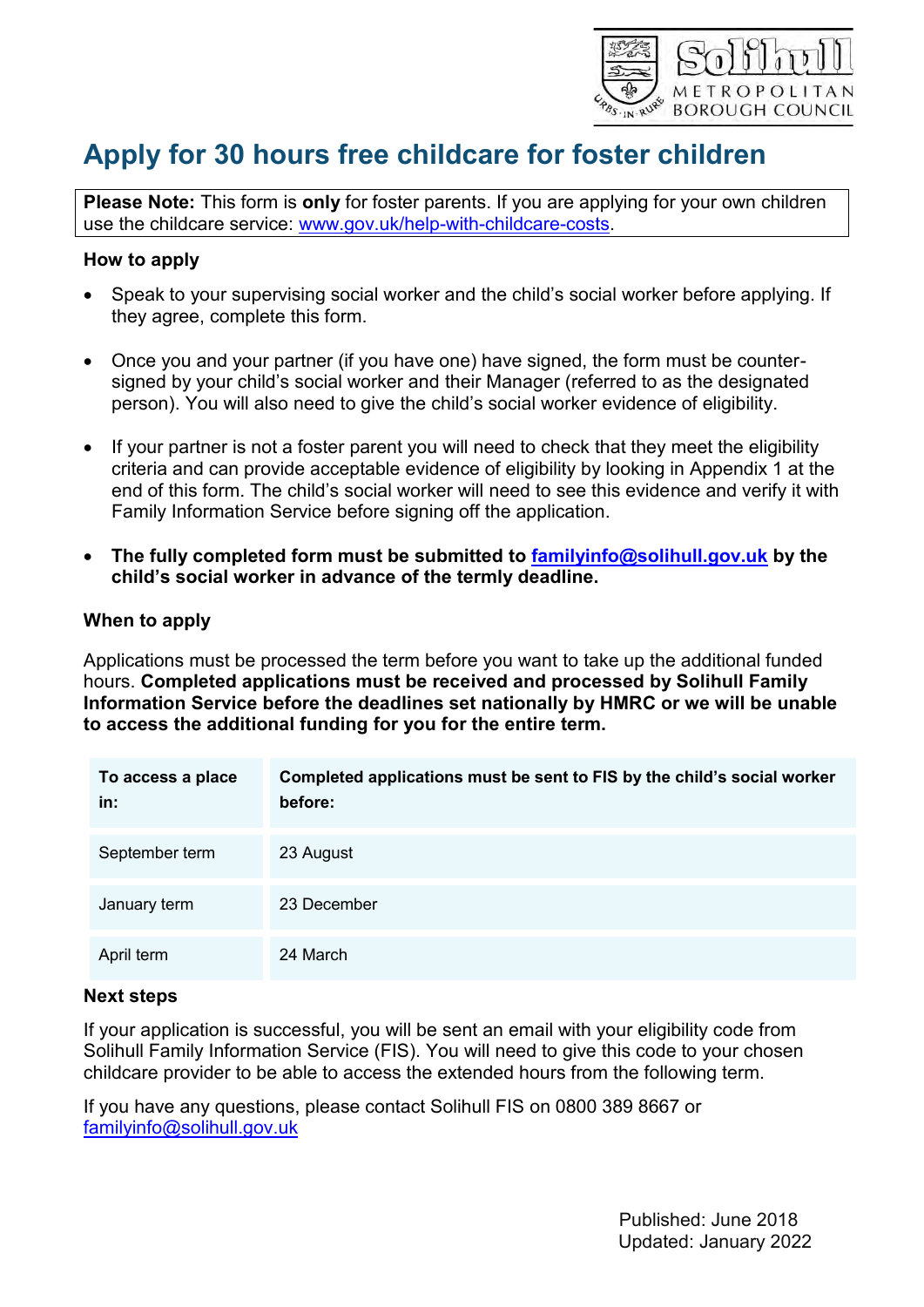## **Section 1 – about you**

Your details:

| <b>Title</b>                     |  |
|----------------------------------|--|
| <b>First name</b>                |  |
| Last name                        |  |
| Date of birth (DD/MM/YYYY)       |  |
| <b>National Insurance number</b> |  |
| <b>Address</b>                   |  |
| <b>Postcode</b>                  |  |
| <b>Telephone number</b>          |  |
| <b>Email address</b>             |  |

We need your address and email to send your 30 hours free childcare eligibility code.

1.1 Are you a foster parent of the children named in this form?

- $\Box$ Yes
- П No

1.2 Do you and the children live in England?

| Yι<br>es |  |
|----------|--|
|----------|--|

 $\Box$ No

If no, speak to your local council about what childcare schemes are available in your area.

1.3 Are you a British/Irish national?

| V<br>es |
|---------|
|         |

 $\Box$ No

1.4 If you have answered "no" to 1.3 please tick any that apply, if none of these apply you cannot get 30hrs free childcare:

- ☐ Have you acquired settled or pre-settled status through the EU Settlement Scheme (EUSS)
- ☐ Have you made an application through the EUSS and are waiting for a decision, or
- □ Are you appealing a decision on your EUSS application?

1.5 Are you subject to immigration rules that prevent you from receiving public funds?

- П Yes
- П No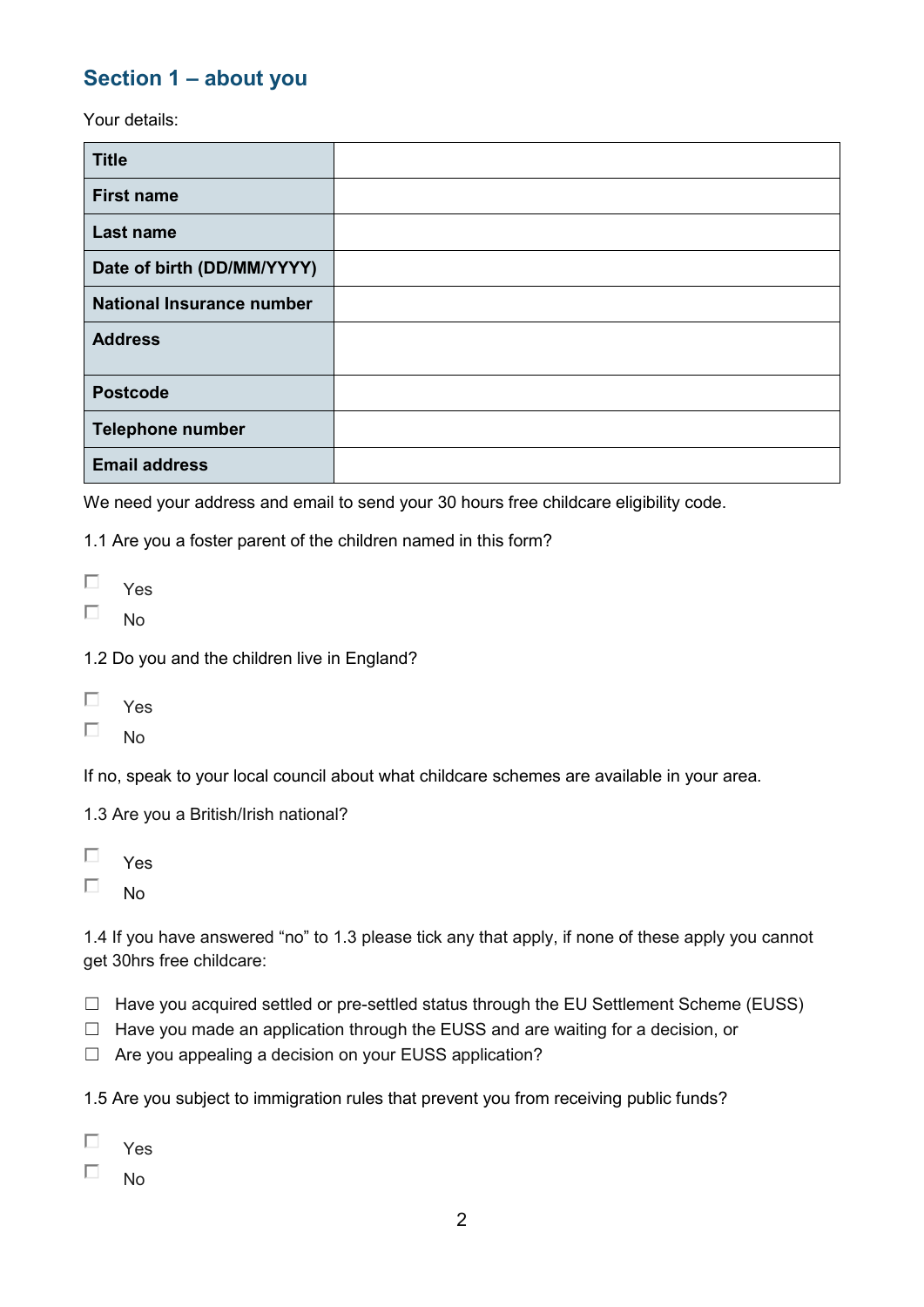## **Section 2 – your employment details**

2.1 Are you employed or self-employed outside your fostering responsibilities?

| u<br>es |  |
|---------|--|
|---------|--|

П No

You can still answer yes if you are not currently working. For example, you are on parental leave or sick leave, or expect to start or re-start work in the next 31 days.

2.2. Do you expect to earn more than £100,000 in this tax year (April to March)?

- П Yes
- П No

If your income is over this amount you **cannot** get 30 hours free childcare.

2.3 If you are **not** employed outside your fostering responsibilities, select any that apply to you:

- $\Box$ For Universal Credit purposes, I am assessed as having limited capability for work
- $\Box$ I receive National Insurance credits because of incapacity or limited capability for work
- $\Box$ I receive a Carer's Allowance
- $\Box$ I receive an Employment and Support Allowance
- П I receive Incapacity Benefit
- П I receive a Severe Disablement Allowance

If you get one of these benefits you may still be able to get 30 hours free childcare if you have a partner who holds additional employment outside their role as a foster carer.

2.4 Do you have a partner who lives with you?

- П. Yes
- $\Box$ No

A person is your partner if you are married or in a civil partnership, and live together in the same household, or a couple who live together as if you are married or in a civil partnership.

If **Yes**: go to section 3.

If **No**: skip to section 5.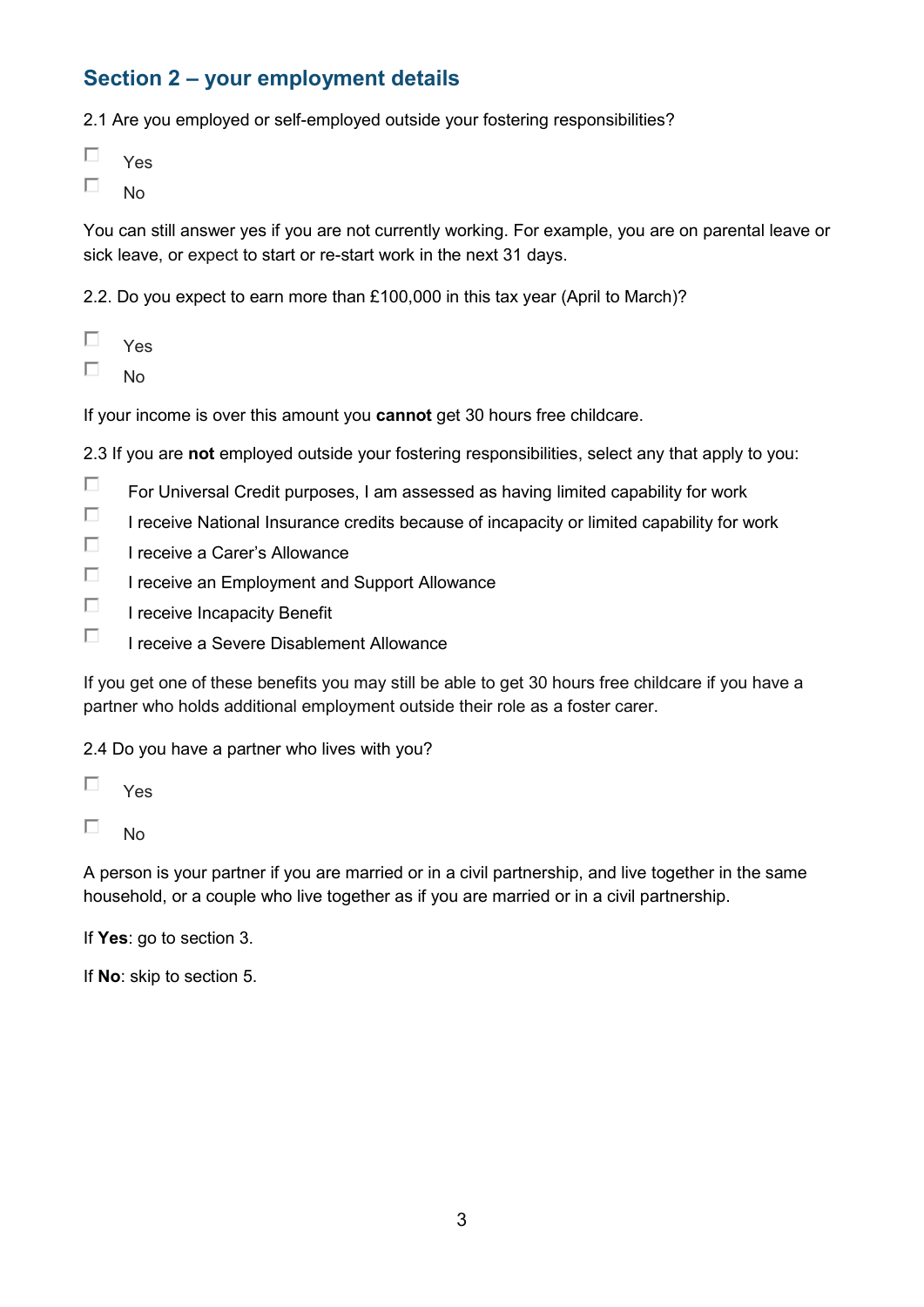## **Section 3 – your partner**

3.1 Your partner's details

| <b>Title</b>                     |  |
|----------------------------------|--|
| <b>First name</b>                |  |
| <b>Last name</b>                 |  |
| Date of birth (DD/MM/YYYY)       |  |
| <b>National Insurance number</b> |  |

3.2 Is your partner also a foster parent?

| Yes |  |
|-----|--|
| No  |  |

If **Yes**: go to section 4.

If **No**: please check that they meet the criteria and can provide acceptable evidence of eligibility by looking in Appendix 1 at the end of this form. The child's social worker will need to see this evidence before they can sign off your application and will verify the evidence with Family Information Service.

## **Section 4 – partner's employment details**

4.1 Is your partner employed or self-employed outside their fostering responsibilities?

П Yes

 $\Box$ No

You can still answer yes if they are not currently working. For example, they are on parental leave or sick leave, or expect to start or re-start work in the next 31 days.

4.2 Does your partner expect their total taxable income in this tax year (April to March) to be more than £100,000?

| Yes |
|-----|
| No  |

If their income is over this amount you **cannot** get 30 hours free childcare.

Now go to section 5.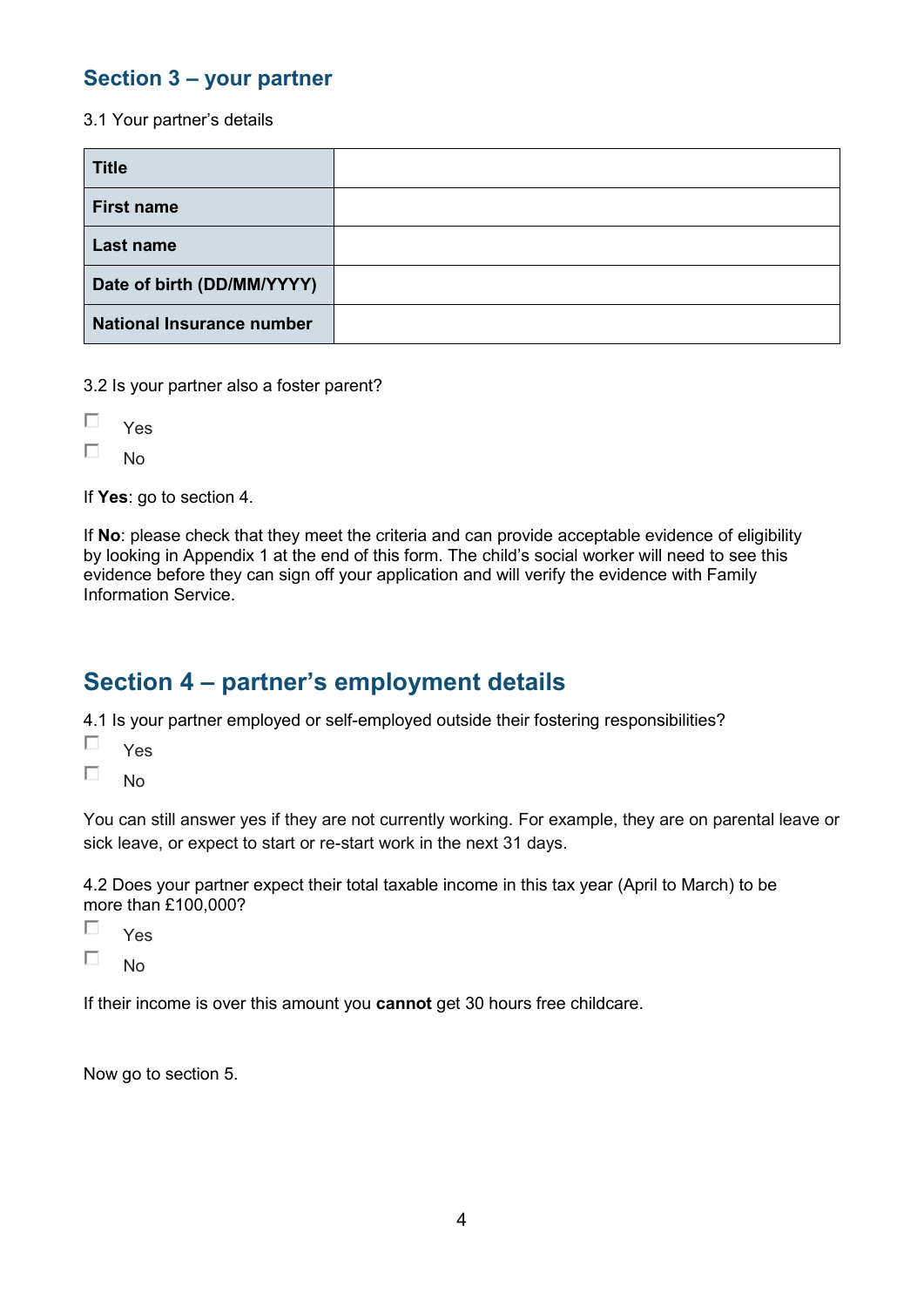## **Section 5 – the children who will get 30 hours free childcare**

If you are fostering non-related children who could both be eligible for 30 hours free childcare you will need to complete a separate form for each child as they will each require a separate code

5.1 Foster children details:

| <b>First name</b> | Last name | Date of birth<br>(DD/MM/YYYY) | When do you expect<br>the child in foster<br>care to join a school<br>reception year?<br><b>MM/YYYY</b> |
|-------------------|-----------|-------------------------------|---------------------------------------------------------------------------------------------------------|
|                   |           |                               |                                                                                                         |
|                   |           |                               |                                                                                                         |
|                   |           |                               |                                                                                                         |

5.2 Childcare details:

If the child / children are already attending the childcare setting where you would like to take up the additional hours please put the name, address and phone number below:

## **Section 6 – declaration**

#### 6.1 Your declaration:

I declare that I am applying for 30 hours free childcare, to enable me to work outside of fostering, and that the information I have given on this form is correct and complete.

| Signature         |  |
|-------------------|--|
| Date (DD/MM/YYYY) |  |

6.2 Your partner's declaration:

I declare that I am applying for 30 hours free childcare, to enable me to work outside of fostering, and that the information I have given on this form is correct and complete.

| Your partner's signature |  |
|--------------------------|--|
| Date (DD/MM/YYYY)        |  |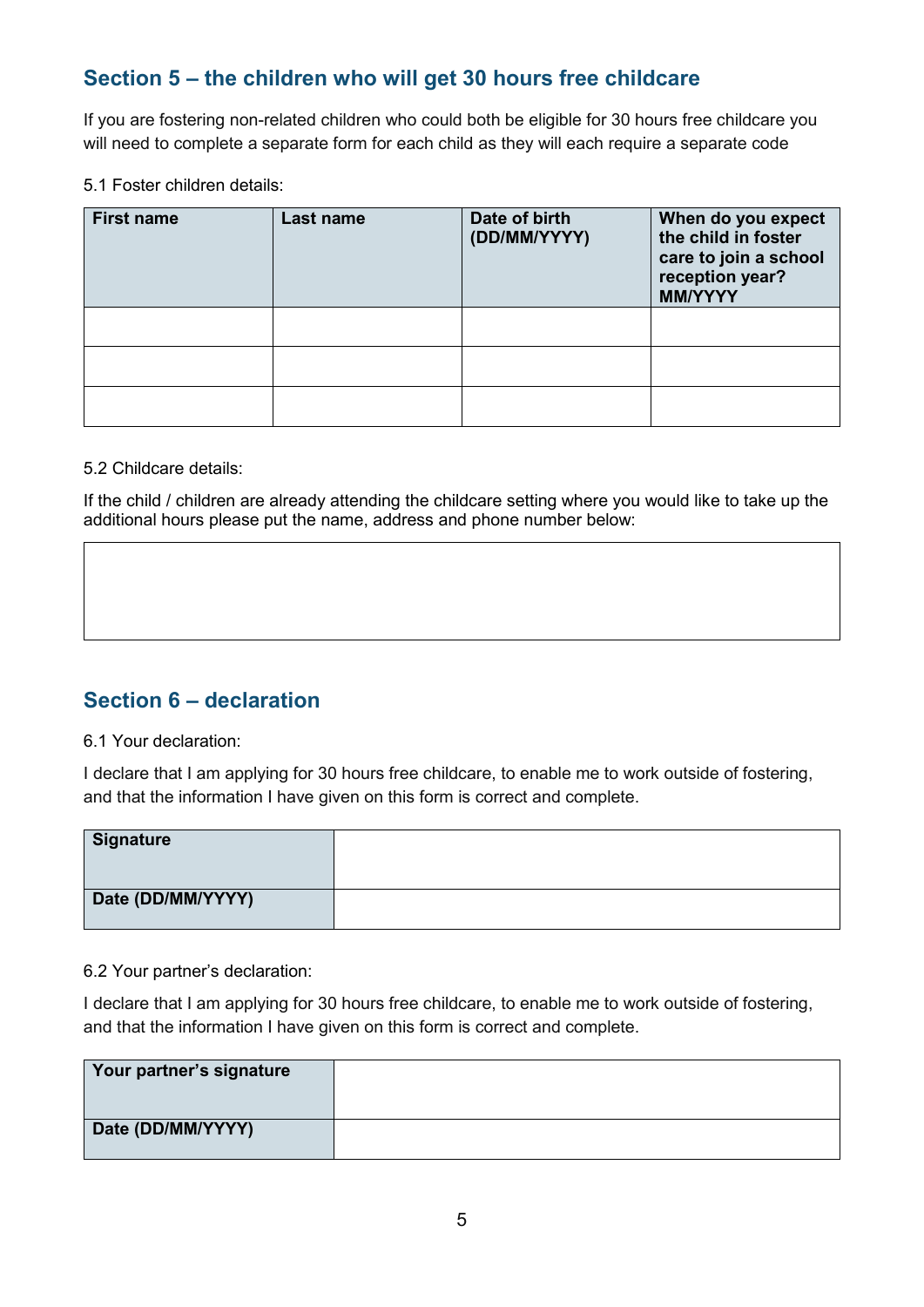## **Section 7 – SMBC Social Care Declarations**

Before Solihull MBC can issue you with a code, this form must be counter-signed by your Child's Social Worker and the Children's Social Work Manager who is the 'designated person'.

## **(a) Children's Social Worker's Declaration**

#### **Children's Social Worker**

I declare that I have seen evidence of employment outside of fostering. **Please tick to confirm** ☐

I declare that for a partner who is not a foster carer I have checked and verified with FIS that they meet the national eligibility criteria. **Please tick to confirm** □

I declare that accessing 30hrs extended childcare is consistent with the care plan for the foster child or children listed in this application. **Please tick to confirm** ☐

| <b>Name</b>              |  |
|--------------------------|--|
| <b>Contact Number</b>    |  |
| <b>Email address</b>     |  |
| Date Agreed (DD/MM/YYYY) |  |

## **(b)Designated Person's declaration**

#### **Children's Social Work Team Manager – Designated Person**

I confirm that I support this application for 30 hours free childcare in respect of the foster child/ren listed in this application. **Please tick to confirm** ☐

| <b>Name</b>              |  |
|--------------------------|--|
| <b>Signature</b>         |  |
| <b>Position</b>          |  |
| <b>Contact Number</b>    |  |
| <b>Email address</b>     |  |
| Date Agreed (DD/MM/YYYY) |  |

**The child's social worker should scan and return the completed form as soon as possible by email to [familyinfo@solihull.gov.uk](mailto:familyinfo@solihull.gov.uk) as there are termly deadlines that have to be adhered to for a 30hr code to be issued so that it can then be used to take up a place the following term.**

**Data protection statement** <http://www.solihull.gov.uk/About-the-Council/Data-protection-FOI>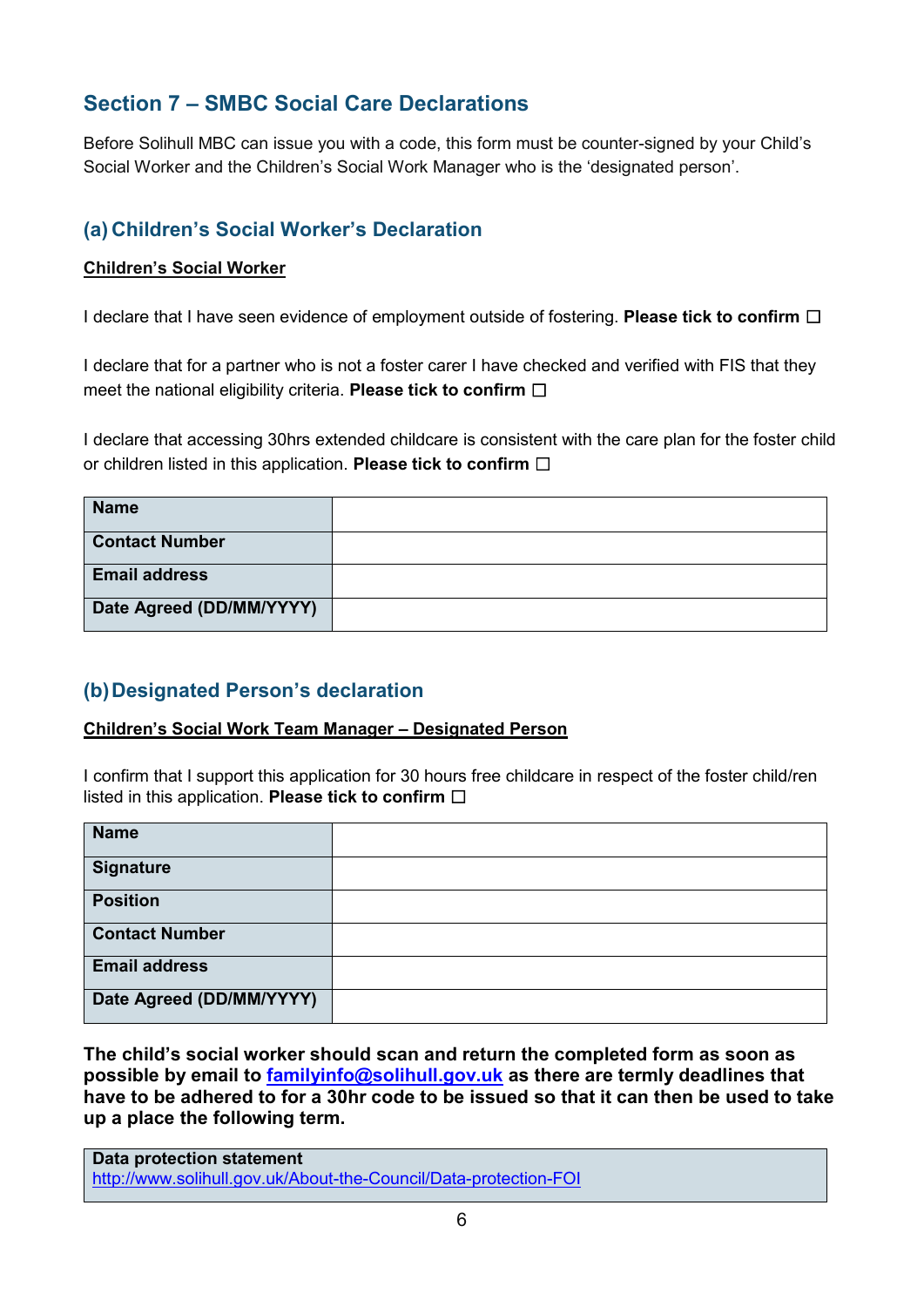## **Appendix 1**

© Crown copyright 2018 **Extended early education funding for children in foster care - Acceptable Evidence**

Solihull Family<br>Information Service

#### **In all cases**

Before making an application the child's social worker (CSW) must agree that accessing additional childcare is consistent with the child's care plan. The CSW will need to sign the application form confirming this and to confirm that they have seen evidence that the foster care / carers meet the employment eligibility criteria.

The designated person (CSW Team Manager) must then complete the declaration confirming this on the application form before submitting it to Family Information Service (FIS) via [familyinfo@solihull.gov.uk](mailto:familyinfo@solihull.gov.uk) .

### **For the foster carer/s**

The child's social worker needs to see evidence that the foster carer is working outside of their fostering role.

#### **Acceptable evidence includes:**

- Most recent pay slip
- Most recent P60 if self employed
- An average of the 3 most recent pay slips if the foster carer is on a zero hours contract (If required to evidence a salary or to evidence earnings are below the threshold of £100 000 per year)

*NOTE – Evidence of this does not need to be sent with the application as the CSW has verified they have seen this by signing the declaration on the application form.* 

### **For a partner who is not a foster carer**

The CSW will need to contact FIS to confirm that a partner who is not a foster carer meets the national eligibility criteria. In their discussions with the fostering household the CSW will need to ask to see evidence that will be shared with FIS to verify that the partner is either:

1. Working and earning a minimum of the equivalent of 16 hours a week at the National Minimum or Living Wage (includes income received from tax credits or Universal Credit) but not earning more than £100,000 per year.

#### **Acceptable evidence includes:**

- Most recent pay slip
- Most recent P60 if self employed
- An average of the 3 most recent pay slips if the partner is on a zero hours contract (If required to evidence that the average salary falls within the thresholds above).